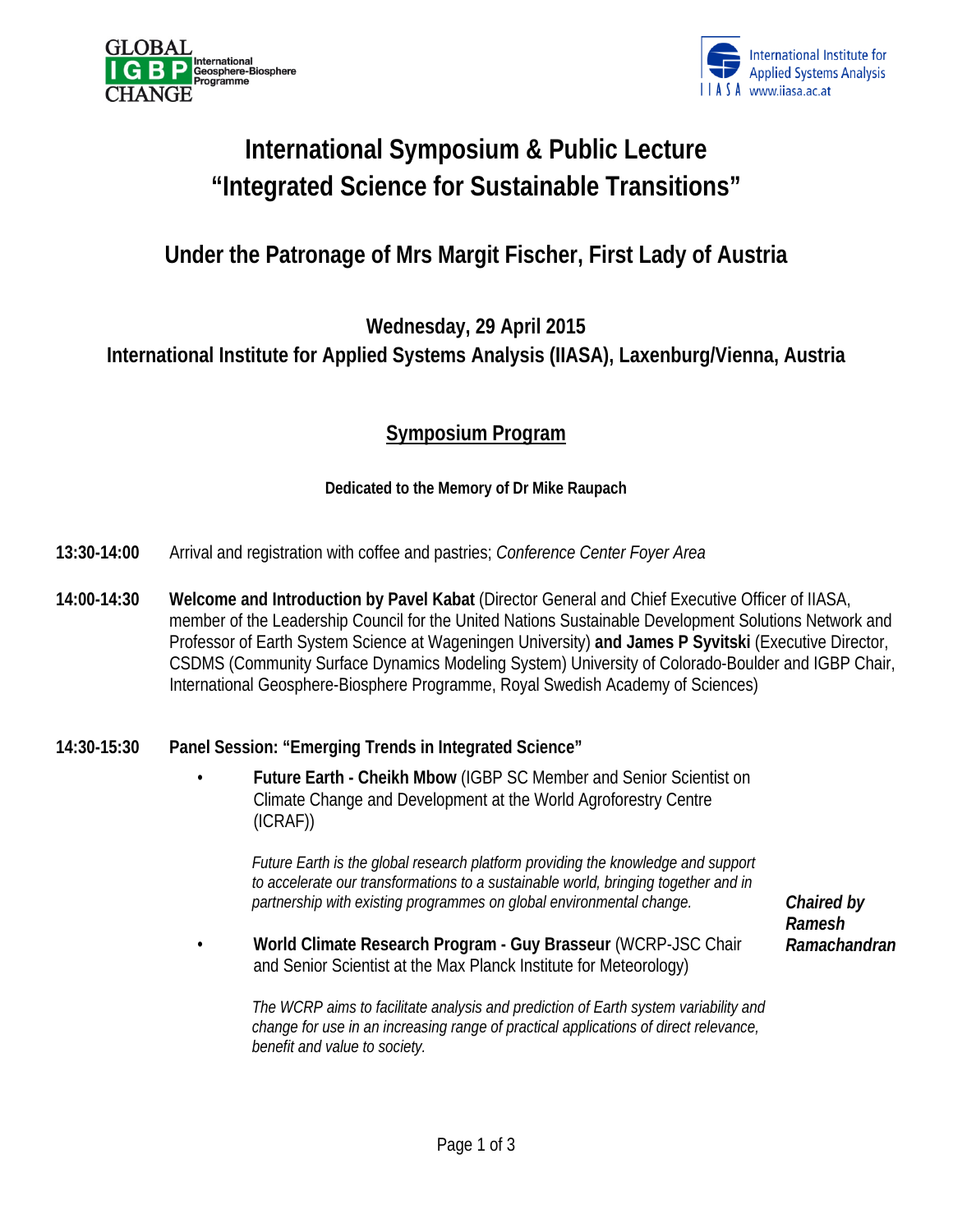• **The World in 2050 & IIASA Nexus Approach - Nebojsa Nakicenovic**  (Deputy Director General and Deputy CEO of IIASA, Professor of Energy Economics at the Vienna University of Technology and Director of Global Energy Assessment (GEA))

*The World in 2050 project brings together world-leading modelling teams to develop and assess possible pathways to achieve sustainable development, acrosss the whole spectrum of sustainaibility challenges, within a safe and just operating space of a stable planet.* 

*IIASA is developing a suite of new methodologies and approaches to simultaneously model and assess current and future challenges across multiple sectors, e.g., food, energy, water, etc, including potential synergies and tradeoffs.* 

• **Austrian Academy of Sciences – Georg Brasseur** (President of the Division of Mathematics and Natural Sciences at the Austrian Academy of Sciences)

*The Austrian Academy of Sciences is the leading Austrian institute for science and research; it stands for social discourse, the transfer of knowledge and basic research at the highest international level.* 

#### *Followed by general discussion*

#### **15:30-16:30 Panel Session: "Creative Approaches to Integrated Science" Including a selection of early to mid career scientists**

- **Anne Goujon** (Research Scholar, World Population Program, IIASA) – *France*
- **K.C. Samir** (Project Leader, World Population Program, IIASA) *Nepal*
- **Petr Havlik** (Research Scholar, Ecosystems Services and Management Program, IIASA) – *Czech Republic*

*Chaired by James Syvitski* 

- **Ian McCallum** (Research Scholar, Ecosystems Services and Management Program, IIASA) – *Canada*
- **Jessica Jewell** (Research Scholar, Energy Program, IIASA) *USA*
- **Joeri Rogelj** (Research Scholar, Energy Program, IIASA) *Belgium*

*Followed by general discussion*